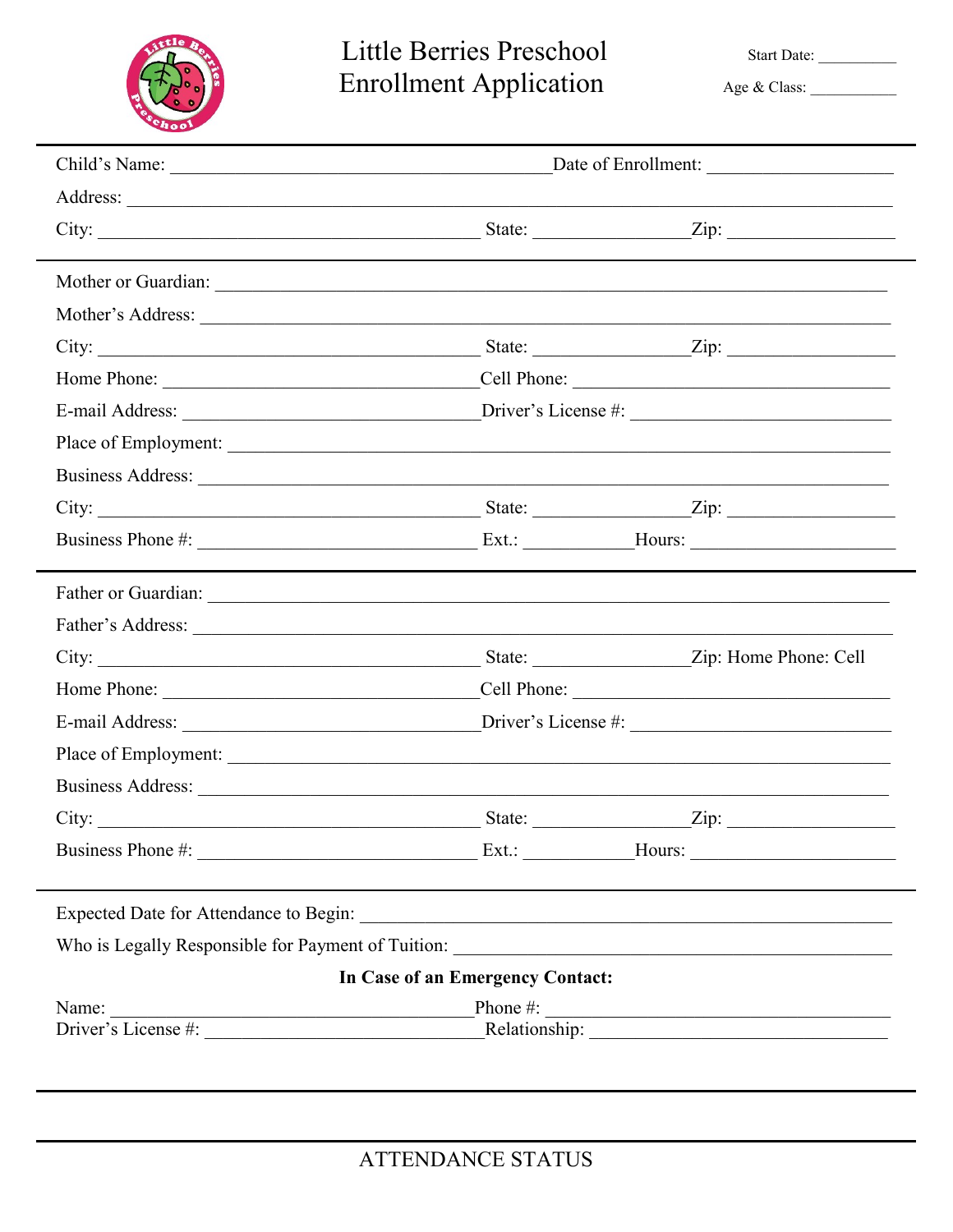|                                                                                                                                                                                                                               | <b>DAYS ATTENDING</b>    |  |   |      |             |  |  |
|-------------------------------------------------------------------------------------------------------------------------------------------------------------------------------------------------------------------------------|--------------------------|--|---|------|-------------|--|--|
| Full Time (Includes 10 Hours/Day - Total 50 Hours)                                                                                                                                                                            | Three Days M T           |  | W | TH F |             |  |  |
| Part Time (Includes 10 Hours/Day - Total 30 Hours)                                                                                                                                                                            | Five Days M T            |  | W | TH - | $\mathbf F$ |  |  |
|                                                                                                                                                                                                                               |                          |  |   |      |             |  |  |
| <b>IDENTIFICATION AND EMERGENCY INFORMATION</b>                                                                                                                                                                               |                          |  |   |      |             |  |  |
|                                                                                                                                                                                                                               |                          |  |   |      |             |  |  |
|                                                                                                                                                                                                                               |                          |  |   |      |             |  |  |
|                                                                                                                                                                                                                               |                          |  |   |      |             |  |  |
|                                                                                                                                                                                                                               |                          |  |   |      |             |  |  |
|                                                                                                                                                                                                                               |                          |  |   |      |             |  |  |
|                                                                                                                                                                                                                               |                          |  |   |      |             |  |  |
|                                                                                                                                                                                                                               |                          |  |   |      |             |  |  |
|                                                                                                                                                                                                                               | OTHER EMERGENCY CONTACTS |  |   |      |             |  |  |
|                                                                                                                                                                                                                               |                          |  |   |      |             |  |  |
|                                                                                                                                                                                                                               |                          |  |   |      |             |  |  |
|                                                                                                                                                                                                                               |                          |  |   |      |             |  |  |
| Name: Name: Name: Name: Name: Name: Name: Name: Name: Name: Name: Name: Name: Name: Name: Name: Name: Name: Name: Name: Name: Name: Name: Name: Name: Name: Name: Name: Name: Name: Name: Name: Name: Name: Name: Name: Name: |                          |  |   |      |             |  |  |
|                                                                                                                                                                                                                               |                          |  |   |      |             |  |  |
|                                                                                                                                                                                                                               |                          |  |   |      |             |  |  |
|                                                                                                                                                                                                                               |                          |  |   |      |             |  |  |
|                                                                                                                                                                                                                               |                          |  |   |      |             |  |  |
|                                                                                                                                                                                                                               |                          |  |   |      |             |  |  |
| <b>MEDICAL HISTORY</b>                                                                                                                                                                                                        |                          |  |   |      |             |  |  |
| List all allergies:                                                                                                                                                                                                           |                          |  |   |      |             |  |  |
|                                                                                                                                                                                                                               | 3.                       |  |   |      |             |  |  |
|                                                                                                                                                                                                                               | 4.                       |  |   |      |             |  |  |
| List any medical conditions:                                                                                                                                                                                                  |                          |  |   |      |             |  |  |
|                                                                                                                                                                                                                               | 4.                       |  |   |      |             |  |  |
| 2. $\overline{\phantom{a}}$                                                                                                                                                                                                   | 5.                       |  |   |      |             |  |  |
|                                                                                                                                                                                                                               | 6.                       |  |   |      |             |  |  |
|                                                                                                                                                                                                                               |                          |  |   |      |             |  |  |
|                                                                                                                                                                                                                               |                          |  |   |      |             |  |  |